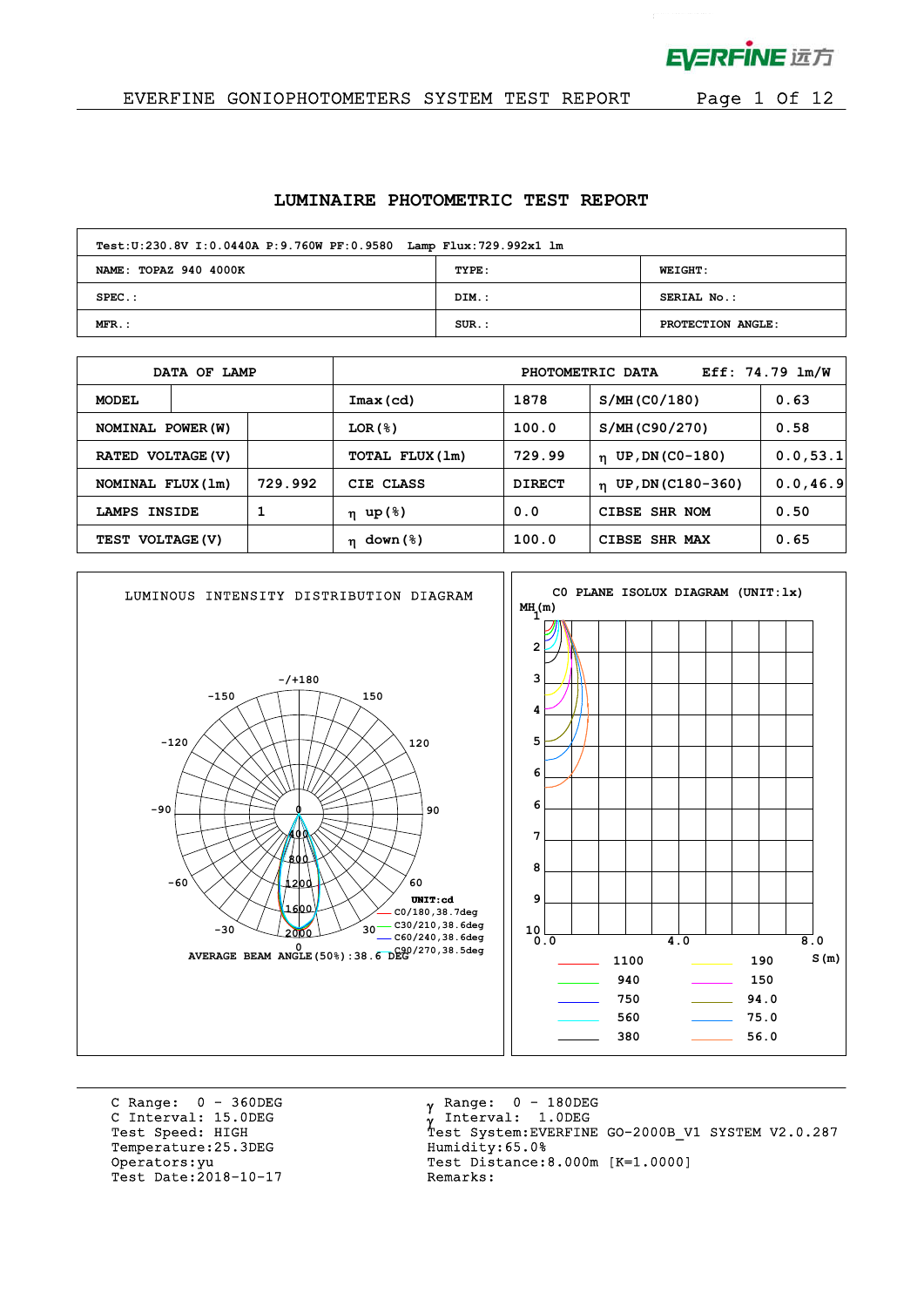

 $\mathbf{r}^{(1)}$ 

### **ZONAL FLUX DIAGRAM**

#### ZONAL FLUX DIAGRAM:

| Y     | $_{\rm CO}$  | C45         | C90    | C135        | C180                  | C225        | C270        | C315         | $\mathbf{Y}$ | $\Phi$ zone    | $\Phi$ total | $\text{sum, } \text{Lam}$ |
|-------|--------------|-------------|--------|-------------|-----------------------|-------------|-------------|--------------|--------------|----------------|--------------|---------------------------|
| 10    | 1596         | 1608        | 1616   | 1628        | 1626                  | 1568        | 1537        | 1492         | $0 - 10$     | 163.2          | 163.2        | 22.4, 22.4                |
| 20    | 843.4        | 894.4       | 936.3  | 991.4       | 926.7                 | 850.8       | 780.6       | 729.2        | $10 - 20$    | 340.8          | 504.0        | 69,69                     |
| 30    | 61.57        | 77.04       | 110.8  | 162.8       | 103.7                 | 84.99       | 62.23       | 42.96        | $20 - 30$    | 200.9          | 704.9        | 96.6,96.6                 |
| 40    | 10.28        | 10.23       | 10.76  | 12.02       | 11.65                 | 11.79       | 10.93       | 9.500        | $30 - 40$    | 17.14          | 722.0        | 98.9,98.9                 |
| 50    | 3.587        | 3.728       | 4.140  | 4.515       | 4.239                 | 4.139       | 3.940       | 3.463        | $40 - 50$    | 5.168          | 727.2        | 99.6,99.6                 |
| 60    | 0.8219       | 0.9009      | 1.267  | 1.460       | 1.105                 | 1.150       | 1.365       | 1.081        | $50 - 60$    | 2.079          | 729.3        | 99.9,99.9                 |
| 70    | 0.1436       | 0.0957      | 0.1367 | 0.1025      | 0.0889                | 0.1231      | 0.0889      | 0.0958       | $60 - 70$    | 0.4546         | 729.7        | 100,100                   |
| 80    | 0.1094       | 0.0957      | 0.1162 | 0.1025      | 0.0547                | 0.0752      | 0.0887      | 0.0616       | $70 - 80$    | 0.1005         | 729.8        | 100,100                   |
| 90    | 0.1025       | 0.1026      | 0.1094 | 0.1025      | 0.0410                | 0.0478      | 0.0615      | 0.0410       | $80 - 90$    | 0.0867         | 729.9        | 100,100                   |
| 100   | 0.1025       | 0.1025      | 0.1094 | 0.1025      | 0.0684                | 0.0615      | 0.0615      | 0.0410       | $90 - 100$   | 0.0856         | 730.0        | 100,100                   |
| 110   | $\mathbf{0}$ | 0           | 0      | $\mathbf 0$ | 0                     | $\mathbf 0$ | 0           | $\mathbf{0}$ | $100 - 110$  | 0.0045         | 730.0        | 100,100                   |
| 120   | 0            | $\mathbf 0$ | 0      | 0           | 0                     | 0           | $\mathbf 0$ | $\mathbf{0}$ | $110 - 120$  | $\overline{0}$ | 730.0        | 100,100                   |
| 130   | 0            | 0           | 0      | 0           | 0                     | 0           | 0           | 0            | $120 - 130$  | $\mathbf 0$    | 730.0        | 100, 100                  |
| 140   | 0            | 0           | 0      | 0           | 0                     | 0           | 0           | $\mathbf 0$  | 130-140      | $\mathbf 0$    | 730.0        | 100,100                   |
| 150   | $\mathbf 0$  | 0           | 0      | 0           | $\mathbf 0$           | 0           | 0           | $\mathbf{0}$ | $140 - 150$  | $\mathbf{0}$   | 730.0        | 100,100                   |
| 160   | 0            | 0           | 0      | 0           | 0                     | 0           | 0           | 0            | $150 - 160$  | $\mathbf 0$    | 730.0        | 100,100                   |
| 170   | $\mathbf 0$  | 0           | 0      | $\mathbf 0$ | $\mathbf 0$           | 0           | $\mathbf 0$ | $\mathbf 0$  | $160 - 170$  | $\mathbf{0}$   | 730.0        | 100,100                   |
| 180   | 0            | 0           | 0      | 0           | 0                     | 0           | 0           | $\mathbf 0$  | 170-180      | $\mathbf{0}$   | 730.0        | 100,100                   |
| $DEG$ |              |             |        |             | LUMINOUS INTENSITY:cd |             |             |              |              |                | UNIT: 1m     |                           |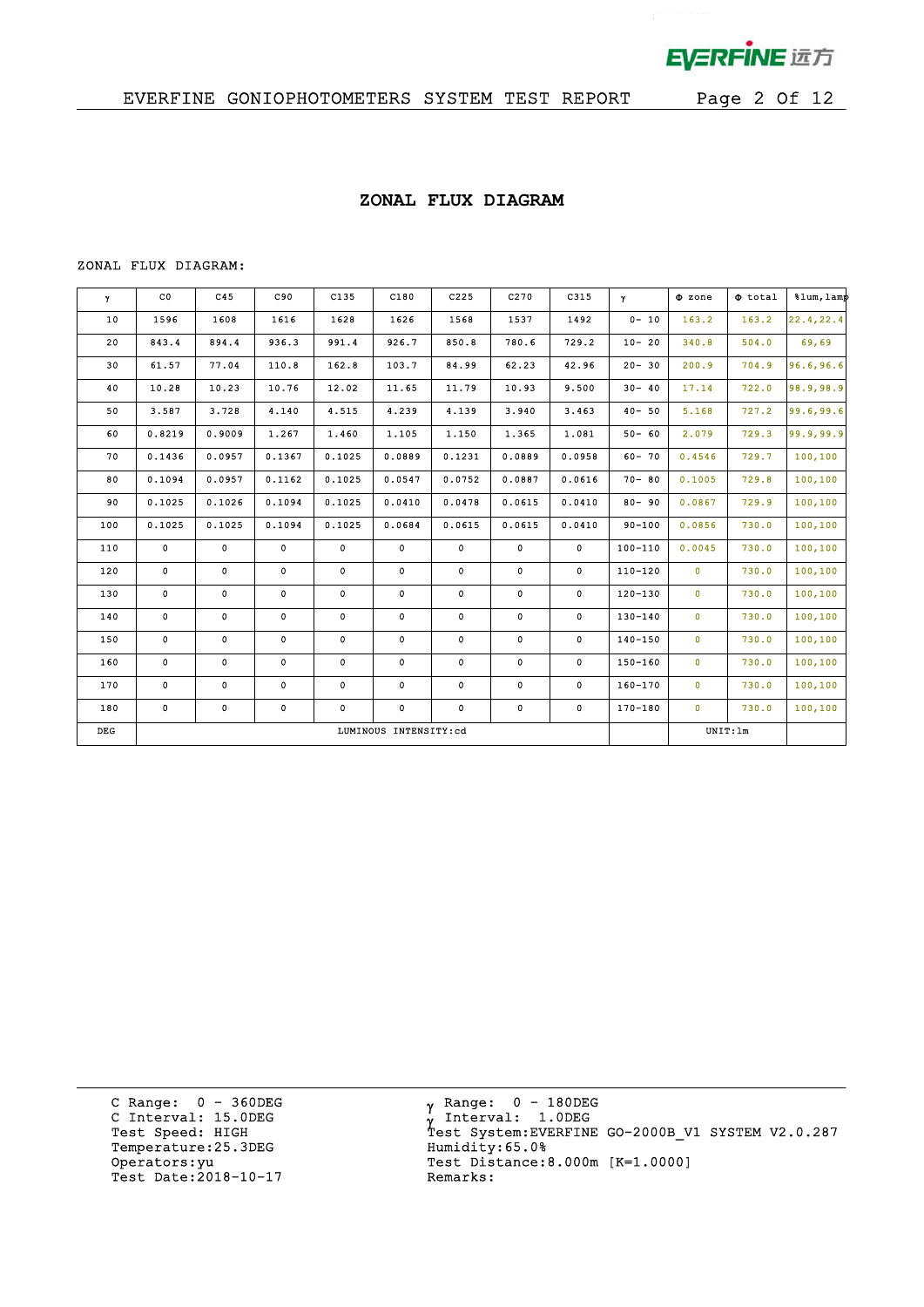

 $\mathbf{p}^{\mathrm{max}}$ 

| NAME: TOPAZ 940 4000K                                                           |            |            |                        |            |            |            |            | TYPE:      |                                  |            |            |                                                                             | <b>WEIGHT:</b>    |                   |                                                      |              |
|---------------------------------------------------------------------------------|------------|------------|------------------------|------------|------------|------------|------------|------------|----------------------------------|------------|------------|-----------------------------------------------------------------------------|-------------------|-------------------|------------------------------------------------------|--------------|
| $SPEC.$ :                                                                       |            |            |                        |            |            |            |            | DIM.:      |                                  |            |            |                                                                             | SERIAL No.:       |                   |                                                      |              |
| MFR.:                                                                           |            |            |                        |            |            |            |            | $SUR.$ :   |                                  |            |            |                                                                             | PROTECTION ANGLE: |                   |                                                      |              |
| $\rho$ CC                                                                       |            | 80%        |                        |            | 70%        |            |            | 50%        |                                  |            | 30%        |                                                                             |                   | 10%               |                                                      | 0            |
| ρW                                                                              | 50%        | $30*$      | 10%                    | 50%        | 30%        | 10%        | 50%        | 30%        | $10*$                            | 50%        | $30*$      | 10%                                                                         | 50%               | 30%               | 10%                                                  | 0            |
| ρfc                                                                             |            | 20%        |                        |            | 20%        |            |            | 20%        |                                  |            | 20%        |                                                                             |                   | 20%               |                                                      | 0            |
| RCR                                                                             |            |            | RCR: Room Cavity Ratio |            |            |            |            |            | Coefficients of Utilization (CU) |            |            |                                                                             |                   |                   |                                                      |              |
| 0.0                                                                             | 1.19       | 1.19       | 1.19                   | 1.16       | 1.16       | 1.16       | 1.11       | 1.11       | 1.11                             | 1.06       | 1.06       | 1.06                                                                        | 1.02              | 1.02              | 1.02                                                 | .00          |
| 1.0                                                                             | 1.12       | 1.10       | 1.09                   | 1.10       | 1.08       | 1.07       | 1.06       | 1.05       | 1.04                             | 1.03       | 1.01       | 1.00                                                                        | .99               | .98               | .98                                                  | .96          |
| 2.0                                                                             | 1.07       | 1.03       | 1.01                   | 1.05       | 1.02       | .00        | 1.02       | .99        | .97                              | .99        | .97        | .95                                                                         | .96               | .95               | .93                                                  | .92          |
| 3.0                                                                             | 1.01       | .97        | .94                    | 1.00       | .97        | .94        | .98        | .95        | .92                              | .95        | .93        | .91                                                                         | .93               | .91               | .89                                                  | .88          |
| 4.0                                                                             | .97        | .92        | .89                    | .96        | .92        | .89        | .94        | .90        | .88                              | .92        | .89        | .87                                                                         | .90               | .88               | .86                                                  | .84          |
| 5.0<br>6.0                                                                      | .93<br>.89 | .88<br>.84 | .85<br>.81             | .92<br>.88 | .88<br>.84 | .84<br>.81 | .90<br>.87 | .86<br>.83 | .84<br>.80                       | .89<br>.85 | .85<br>.82 | .83<br>.80                                                                  | .87<br>.84        | .84<br>.81        | .82<br>.79                                           | .81<br>.78   |
| 7.0                                                                             | .85        | .81        | .77                    | .85        | .80        | .77        | .84        | .80        | .77                              | .82        | .79        | .76                                                                         | .81               | .78               | .76                                                  | .75          |
| 8.0                                                                             | .82        | .77        | .74                    | .82        | .77        | .74        | .81        | .77        | .74                              | .80        | .76        | .74                                                                         | .79               | .76               | .73                                                  | .72          |
| 9.0                                                                             | .79        | .75        | .71                    | .79        | .74        | .71        | .78        | .74        | .71                              | .77        | .73        | .71                                                                         | .76               | .73               | .71                                                  | .70          |
| 10.0                                                                            | .76        | .72        | .69                    | .76        | .72        | .69        | .75        | .71        | .69                              | .74        | .71        | .68                                                                         | .74               | .71               | .68                                                  | .67          |
| 40<br>30<br>20<br>10<br>9<br>8<br>7<br>6<br>5<br>4<br>$\ensuremath{\mathsf{3}}$ | 1⊁⊿        |            | lH <del>∕</del> ó      |            |            |            |            |            |                                  |            |            | <b>FLUX</b><br><b>FACTOR</b><br>Hdown<br>Hwork<br>Ework (AVE)<br>$\rho$ (%) | CONDITIONS        | $_{\rm cc}$<br>70 | 10001m<br>0.70<br>0.00m<br>0.80m<br>1001x<br>W<br>50 | fc<br>$30\,$ |
| $2_{10}$                                                                        |            |            |                        |            |            |            |            |            |                                  |            |            |                                                                             |                   | 50                | 30                                                   | $20\,$       |

#### **CU AND LUMINAIRE BUDGETARY ESTIMATE DIAGRAM**

C Range: 0 - 360DEG C Interval: 15.0DEG<br>Test Speed: HIGH Temperature: 25.3DEG Humidity: 65.0% Operators: yu<br>Test Date: 2018-10-17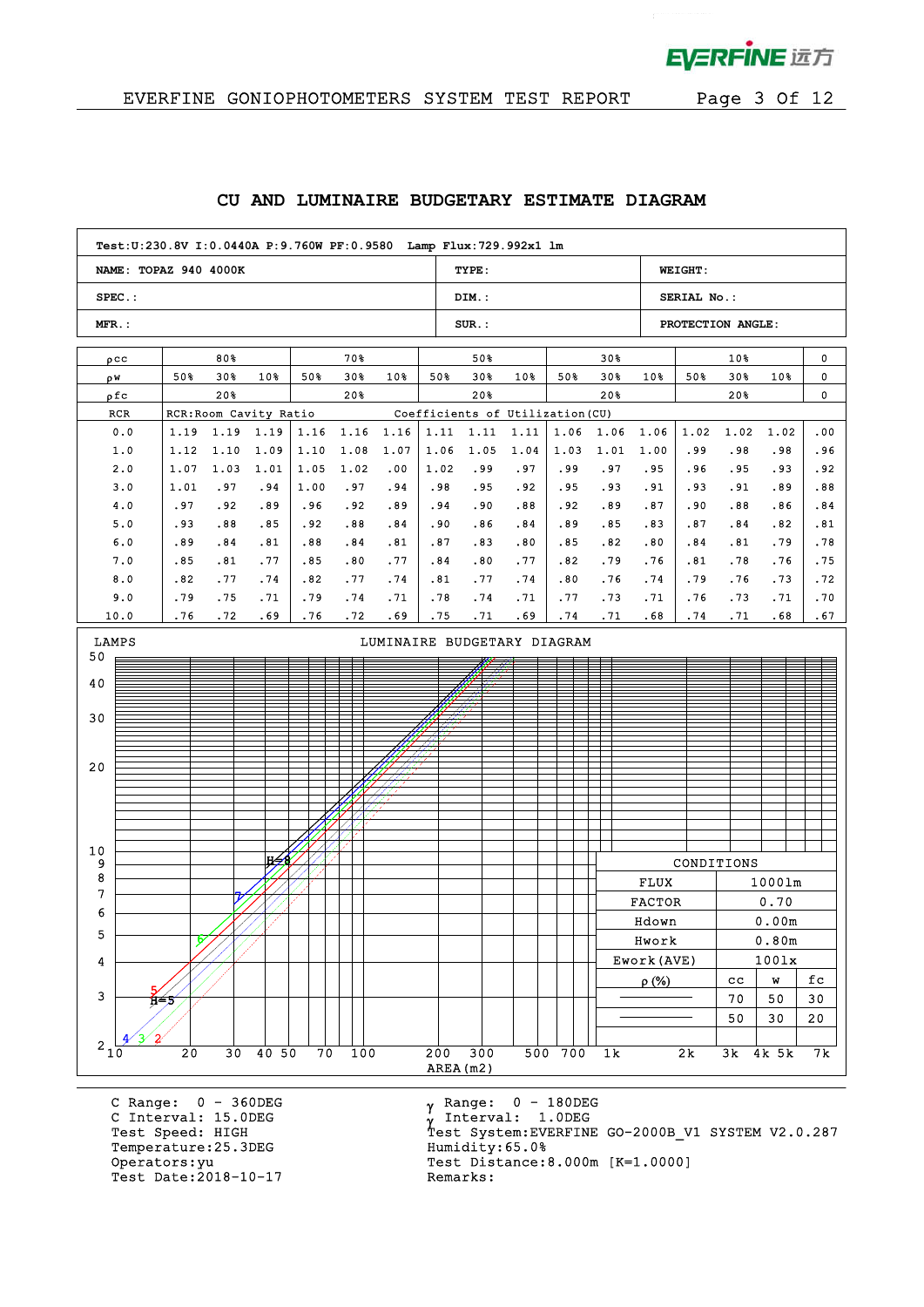

 $\bar{z}$ 

# EVERFINE GONIOPHOTOMETERS SYSTEM TEST REPORT Page 4 Of 12

#### **WEC AND CCEC**

| Test: U:230.8V I: 0.0440A P: 9.760W PF: 0.9580 Lamp Flux: 729.992x1 lm |          |                   |
|------------------------------------------------------------------------|----------|-------------------|
| NAME: TOPAZ 940 4000K                                                  | TYPE:    | <b>WEIGHT:</b>    |
| $SPEC.$ :                                                              | DIM.:    | SERIAL No.:       |
| $MFR.$ :                                                               | $SUR.$ : | PROTECTION ANGLE: |

| OCC  |     | 80% |                        |     | 70%                      |     |     | 50% |                 |                               | 30% |                                       |      | 10%                  |     | 0 |
|------|-----|-----|------------------------|-----|--------------------------|-----|-----|-----|-----------------|-------------------------------|-----|---------------------------------------|------|----------------------|-----|---|
| ρW   | 50% | 30% | 10%                    | 50% | 30%                      | 10% | 50% | 30% | 10 <sub>8</sub> | 50%                           | 30% | $10\%$                                | 50%  | 30%                  | 10% | 0 |
| ofc  |     | 20% |                        |     | 20%                      |     |     | 20% |                 |                               | 20% |                                       |      | 20%                  |     | 0 |
| RCR  |     |     | RCR: Room Cavity Ratio |     |                          |     |     |     |                 |                               |     | Wall Exitance Coeffcients (WEC)       |      |                      |     |   |
| 0.0  |     |     |                        |     |                          |     |     |     |                 |                               |     |                                       |      |                      |     |   |
| 1.0  |     |     |                        |     | .147.083.026.140.080.025 |     |     |     |                 |                               |     | .128.073.023.116.067.022.106.061.020  |      |                      |     |   |
| 2.0  |     |     | .137.075.023           |     | $.132$ $.072$ $.022$     |     |     |     |                 |                               |     | 020. 063. 112.  021 067. 121.         |      | .103.058.018         |     |   |
| 3.0  |     |     | $.129$ $.068$ $.021$   |     | $.124$ $.066$ $.020$     |     |     |     |                 |                               |     | ا 018. 059. 107. 019. 013. 115.       |      | $.100$ $.055$ $.017$ |     |   |
| 4.0  |     |     | .121 .063 .019         |     | .117 .061 .018           |     |     |     |                 |                               |     | .110.058.107.103.055.017.             | .097 | .053.016             |     |   |
| 5.0  |     |     | $.115$ $.059$ $.017$   |     | $.112$ $.057$ $.017$     |     |     |     |                 |                               |     | .105. 055. 100. 016. 055. 105.        |      | .094.050.015         |     |   |
| 6.0  |     |     | $.109$ $.055$ $.016$   |     | .107.054.015             |     |     |     |                 |                               |     | .101, 050, 005, 015, 050, 101,        |      | $.091$ $.048$ $.014$ |     |   |
| 7.0  |     |     | $.104$ $.052$ $.015$   |     | $.102$ $.051$ $.014$     |     |     |     |                 |                               |     | .097.049.014.093.048.014              |      | $.088$ $.046$ $.014$ |     |   |
| 8.0  |     |     | $.100$ $.049$ $.014$   |     | $.098$ $.048$ $.014$     |     |     |     |                 |                               |     | .094 .047 .013 .090 .045 .094         |      | $.086$ $.044$ $.013$ |     |   |
| 9.0  |     |     | $.096$ $.046$ $.013$   |     | $.094$ $.046$ $.013$     |     |     |     |                 | 012. 045. 013. 087. 043. 090. |     |                                       |      | $.083$ $.042$ $.012$ |     |   |
| 10.0 |     |     |                        |     | .092.044.012.091.044.012 |     |     |     |                 |                               |     | .081.041.084.042.012.081.081.081.043. |      |                      |     |   |

| $_{0}$ $_{\rm CC}$ |     | 80%                  |     |     | 70 %                                                                         |     |     | 50%          |     |     | 30% |                                                   |     | 10 <sub>8</sub>      |     | $\mathbf 0$ |
|--------------------|-----|----------------------|-----|-----|------------------------------------------------------------------------------|-----|-----|--------------|-----|-----|-----|---------------------------------------------------|-----|----------------------|-----|-------------|
| ρW                 | 50% | 30%                  | 10% | 50% | 30%                                                                          | 10% | 50% | 30%          | 10% | 50% | 30% | 10%                                               | 50% | 30%                  | 10% | $\Omega$    |
| ρfc                |     | 20 <sup>8</sup>      |     |     | 20%                                                                          |     |     | 20%          |     |     | 20% |                                                   |     | 20%                  |     | $\Omega$    |
| <b>RCR</b>         |     |                      |     |     | RCR: Room Cavity Ratio                                                       |     |     |              |     |     |     | Ceiling Cavity Exitance Coefficients (CCEC)       |     |                      |     |             |
| 0.0                |     | .191.191.191         |     |     | $.163$ $.163$ $.163$                                                         |     |     |              |     |     |     | .111. 111. 111. 064. 064. 064. 111. 111. 111.     |     |                      |     |             |
| 1.0                |     | $.169$ $.158$ $.147$ |     |     | $.145$ $.135$ $.127$                                                         |     |     |              |     |     |     | .099.093.088.057.054.051                          |     | .018.017.016         |     |             |
| 2.0                |     | .152.133.117         |     |     | .130.114.101                                                                 |     |     | .089.079.070 |     |     |     | $.051$ .046 .041                                  |     | $.016$ $.015$ $.013$ |     |             |
| 3.0                |     |                      |     |     | 082. 098. 118.  094. 113. 137.                                               |     |     |              |     |     |     | $.081$ .068 .057 .047 .040 .034 .015 .013 .011    |     |                      |     |             |
| 4.0                |     | $.125$ .098.077      |     |     | $.108$ $.085$ $.067$                                                         |     |     |              |     |     |     | .074.059.047.043.035.028                          |     | .014.011.009         |     |             |
| 5.0                |     |                      |     |     | .115 .086 .064 .099 .074 .056                                                |     |     |              |     |     |     | 008, 010, 010, 023, 031, 031, 008, 052, 068, 068, |     |                      |     |             |
| 6.0                |     | $.107$ .076 .054     |     |     | $.092$ $.066$ $.047$                                                         |     |     |              |     |     |     | .020. 027. 037. 037. 063. 046.                    |     | .012.009.007         |     |             |
| 7.0                |     |                      |     |     | .100.068.046.086.059.040                                                     |     |     |              |     |     |     | 006. 008. 017. 011. 024. 024. 017. 059. 059.      |     |                      |     |             |
| 8.0                |     | $.094$ $.062$ $.040$ |     |     | .081.054.035                                                                 |     |     |              |     |     |     | .056.038.025032.025.055.                          |     | $.011$ $.007$ $.005$ |     |             |
| 9.0                |     |                      |     |     | .088.056.035.076.049.030.                                                    |     |     |              |     |     |     | .053.034.021.031.020.013.010.007.004              |     |                      |     |             |
| 10.0               |     |                      |     |     | .001. 006. 000.  110. 019. 029. 019. 032. 050. 026. 045. 072. 030. 052. 054. |     |     |              |     |     |     |                                                   |     |                      |     |             |

C Range: 0 - 360DEG C Interval: 15.0DEG<br>Test Speed: HIGH Temperature:25.3DEG Humidity:65.0% Operators: yu<br>Test Date: 2018-10-17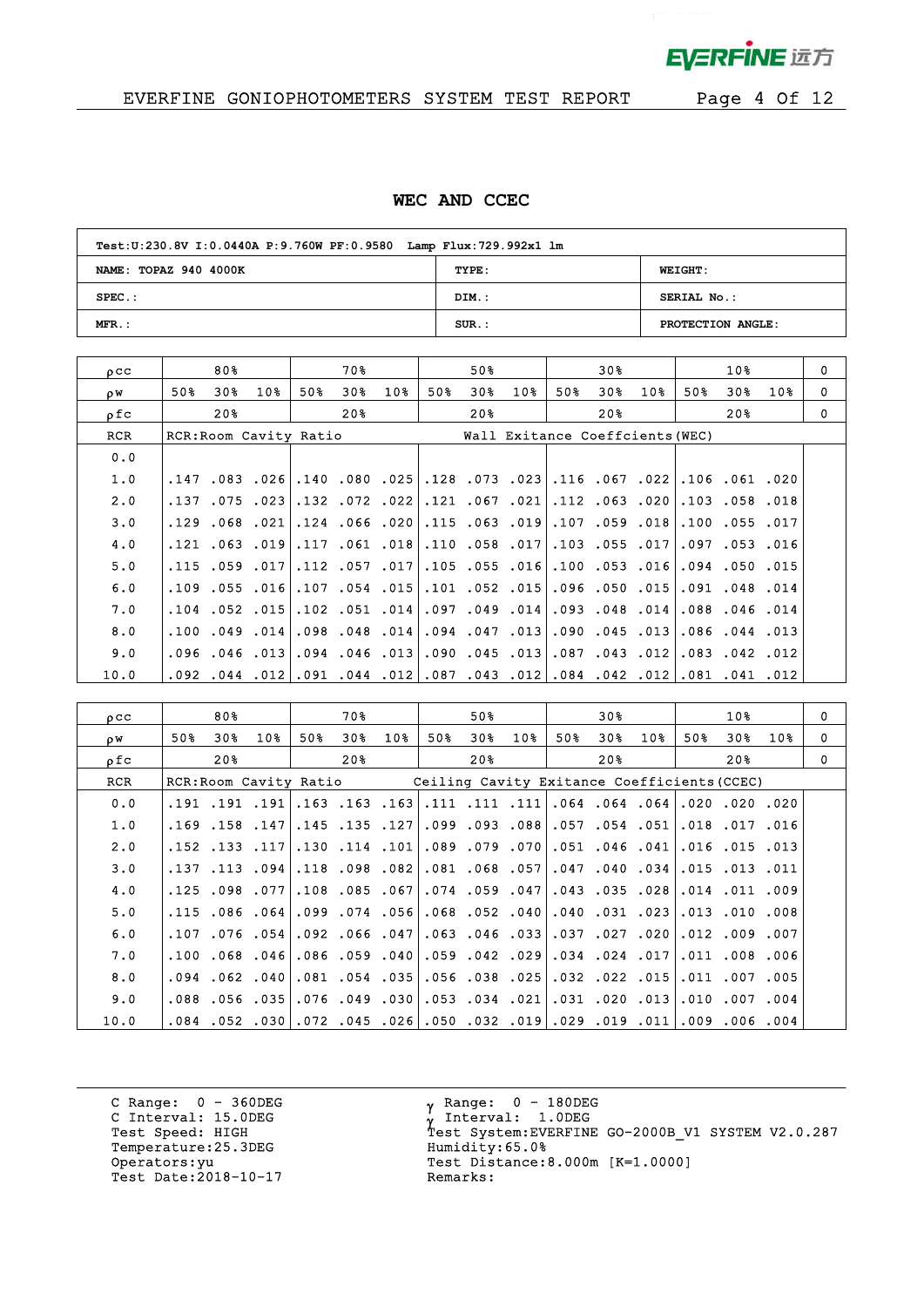**EVERFINE 远方** 

 $\bar{z}$ 

## EVERFINE GONIOPHOTOMETERS SYSTEM TEST REPORT Page 5 Of 12

| Test: U:230.8V I: 0.0440A P: 9.760W PF: 0.9580 Lamp Flux: 729.992x1 lm |       |     |     |                  |     |          |                 |                 |                   |     |     |
|------------------------------------------------------------------------|-------|-----|-----|------------------|-----|----------|-----------------|-----------------|-------------------|-----|-----|
| NAME: TOPAZ 940 4000K                                                  |       |     |     |                  |     | TYPE:    |                 |                 | <b>WEIGHT:</b>    |     |     |
| $SPEC.$ :                                                              |       |     |     |                  |     | DIM.:    |                 |                 | SERIAL No.:       |     |     |
| MFR.:                                                                  |       |     |     |                  |     | $SUR$ .: |                 |                 | PROTECTION ANGLE: |     |     |
| ceiling/cavity                                                         |       | 0.7 | 0.7 | 0.5              | 0.5 | 0.3      | 0.7             | 0.7             | 0.5               | 0.5 | 0.3 |
|                                                                        | walls | 0.5 | 0.3 | 0.5              | 0.3 | 0.3      | 0.5             | 0.3             | 0.5               | 0.3 | 0.3 |
| working plane                                                          |       | 0.2 | 0.2 | $0\,.\,2$        | 0.2 | 0.2      | 0.2             | $0.2\,$         | 0.2               | 0.2 | 0.2 |
| Room dimensions                                                        |       |     |     | Viewed crosswise |     |          |                 |                 | Viewed endwise    |     |     |
| $2H y =$<br>$x =$                                                      | 2H    | 3.7 | 4.4 | 3.9              | 4.6 | 4.7      | 4.5             | 5.3             | 4.8               | 5.4 | 5.6 |
|                                                                        | 3H    | 3.6 | 4.2 | 3.8              | 4.4 | 4.6      | 4.4             | 5.1             | 4.6               | 5.3 | 5.5 |
|                                                                        | 4H    | 3.5 | 4.1 | 3.8              | 4.3 | 4.5      | 4.3             | 5.0             | 4.6               | 5.2 | 5.4 |
|                                                                        | 6H    | 3.4 | 4.0 | 3.7              | 4.3 | 4.5      | 4.3             | 4.9             | 4.5               | 5.1 | 5.3 |
|                                                                        | 8H    | 3.4 | 4.0 | 3.7              | 4.2 | 4.5      | 4.2             | 4.8             | 4.5               | 5.0 | 5.3 |
|                                                                        | 12H   | 3.4 | 3.9 | 3.7              | 4.2 | 4.4      | 4.2             | 4.8             | 4.5               | 5.0 | 5.3 |
|                                                                        |       |     |     |                  |     |          |                 |                 |                   |     |     |
| 4H                                                                     | 2H    | 3.5 | 4.2 | 3.8              | 4.4 | 4.6      | 4.4             | 5.0             | 4.6               | 5.2 | 5.4 |
|                                                                        | 3H    | 3.4 | 3.9 | 3.7              | 4.2 | 4.5      | 4.2             | 4.7             | 4.5               | 5.0 | 5.3 |
|                                                                        | 4H    | 3.3 | 3.8 | 3.6              | 4.1 | 4.4      | 4.1             | 4.6             | 4.4               | 4.9 | 5.2 |
|                                                                        | 6H    | 3.2 | 3.7 | 3.6              | 4.0 | 4.3      | 4.0             | 4.5             | 4.4               | 4.8 | 5.1 |
|                                                                        | 8H    | 3.2 | 3.6 | 3.6              | 3.9 | 4.3      | 4.0             | 4.4             | 4.4               | 4.8 | 5.1 |
|                                                                        | 12H   | 3.2 | 3.6 | 3.6              | 3.9 | 4.3      | 4.0             | 4.4             | 4.4               | 4.7 | 5.1 |
|                                                                        |       |     |     |                  |     |          |                 |                 |                   |     |     |
| 8H                                                                     | 4H    | 3.1 | 3.6 | 3.5              | 3.9 | 4.3      | 4.0             | 4.4             | 4.3               | 4.7 | 5.1 |
|                                                                        | 6H    | 3.1 | 3.4 | 3.5              | 3.8 | 4.2      | 3.9             | 4.2             | 4.3               | 4.6 | 5.0 |
|                                                                        | 8H    | 3.0 | 3.4 | 3.5              | 3.8 | 4.2      | 3.9             | 4.2             | 4.3               | 4.6 | 5.0 |
|                                                                        | 12H   | 3.0 | 3.3 | 3.5              | 3.8 | 4.2      | 3.8             | 4.1             | 4.3               | 4.6 | 5.0 |
|                                                                        |       |     |     |                  |     |          |                 |                 |                   |     |     |
| 12H                                                                    | 4H    | 3.1 | 3.5 | 3.5              | 3.8 | 4.2      | 3.9             | 4.3             | 4.3               | 4.7 | 5.0 |
|                                                                        | 6H    | 3.0 | 3.3 | 3.5              | 3.7 | 4.2      | 3.8             | 4.1             | 4.3               | 4.5 | 5.0 |
|                                                                        | 8H    | 3.0 | 3.3 | 3.5              | 3.7 | 4.2      | 3.8             | 4.1             | 4.3               | 4.5 | 5.0 |
| Variations with the observer position at spacings:                     |       |     |     |                  |     |          |                 |                 |                   |     |     |
| $S = 1.0H$<br>$+ 2.8 / - 7.3$                                          |       |     |     |                  |     |          |                 | $+ 2.6 / - 4.6$ |                   |     |     |
| 1.5H<br>$+3.9 / -5.1$                                                  |       |     |     |                  |     |          | $+ 3.7 / - 3.2$ |                 |                   |     |     |
| 2.0H                                                                   |       |     |     | $+ 4.9 / - 7.4$  |     |          |                 |                 | $+ 4.1 / - 6.0$   |     |     |

### **UGR(Unified Glare Rating) Table**

CIE Pub.117 Corrected 730.0 lm Total Lamp Luminous Flux. (8log(F/F0) =  $-1.1$ )

C Range: 0 - 360DEG C Interval: 15.0DEG<br>Test Speed: HIGH Temperature:25.3DEG Humidity:65.0% nerators: yu<br>Test Date: 2018-10-17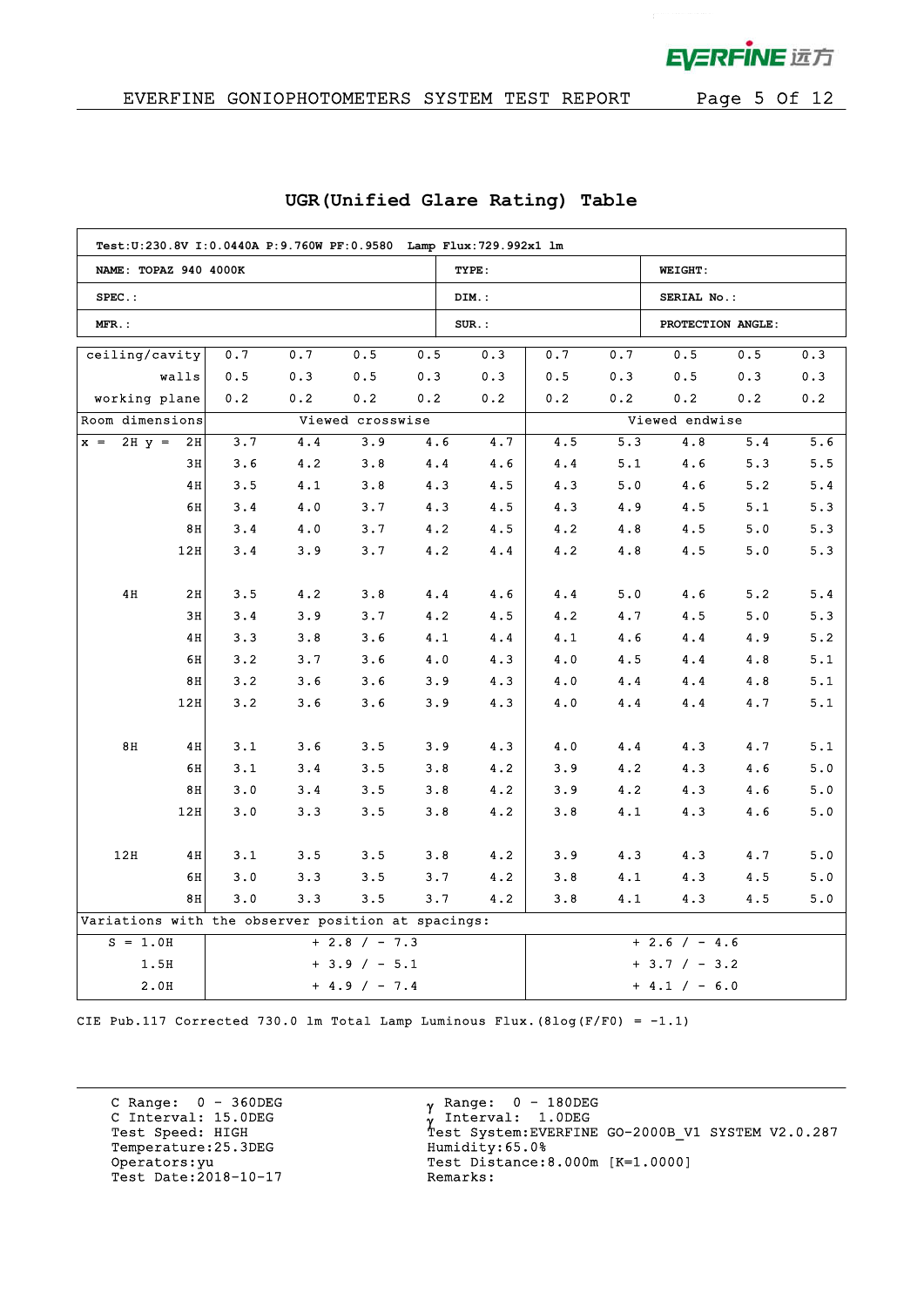

 $\bar{z}$ 

# EVERFINE GONIOPHOTOMETERS SYSTEM TEST REPORT Page 6 Of 12

#### **UTILIZATION FACTORS TABLE**

| Test: U:230.8V I: 0.0440A P: 9.760W PF: 0.9580 Lamp Flux: 729.992x1 lm |          |                   |  |  |  |  |  |  |  |
|------------------------------------------------------------------------|----------|-------------------|--|--|--|--|--|--|--|
| NAME: TOPAZ 940 4000K                                                  | TYPE:    | <b>WEIGHT:</b>    |  |  |  |  |  |  |  |
| $SPEC.$ :                                                              | DIM.:    | SERIAL No.:       |  |  |  |  |  |  |  |
| $MFR.$ :                                                               | $SUR$ .: | PROTECTION ANGLE: |  |  |  |  |  |  |  |

| <b>REFLECTANCE</b>               |     |                                                    |     |           |     |           |     |     |                 |             |
|----------------------------------|-----|----------------------------------------------------|-----|-----------|-----|-----------|-----|-----|-----------------|-------------|
| Ceiling                          | 0.8 | 0.8                                                | 0.8 | 0.7       | 0.7 | 0.7       | 0.5 | 0.5 | 0.5             | $\mathbf 0$ |
| Walls                            | 0.7 | 0.5                                                | 0.3 | 0.7       | 0.5 | 0.3       | 0.7 | 0.5 | 0.3             | $\mathbf 0$ |
| Working plane                    | 0.2 | 0.2                                                | 0.2 | 0.2       | 0.2 | 0.2       | 0.2 | 0.2 | 0.2             | $\mathbf 0$ |
| ROOM INDEX                       |     | UTILIZATION FACTORS (PERCENT)<br>$k(RI)$ x RCR = 5 |     |           |     |           |     |     |                 |             |
| $k = 0.60$                       | 91  | 85                                                 | 82  | 90        | 85  | 82        | 90  | 85  | 82              | 78          |
| 0.80                             | 98  | 93                                                 | 89  | 97        | 92  | 89        | 96  | 92  | 89              | 86          |
| 1.00                             | 102 | 97                                                 | 93  | 101       | 96  | 93        | 99  | 96  | 93              | 89          |
| 1.25                             | 105 | 101                                                | 97  | 104       | 100 | 97        | 102 | 99  | 96              | 92          |
| 1.50                             | 108 | 103                                                | 100 | 106       | 103 | 100       | 104 | 101 | 99              | 95          |
| 2.00                             | 110 | 106                                                | 103 | 108       | 105 | 102       | 106 | 103 | 101             | 96          |
| 2.50                             | 111 | 108                                                | 105 | 110       | 107 | 104       | 107 | 104 | 102             | 97          |
| 3.00                             | 113 | 110                                                | 107 | 111       | 108 | 106       | 108 | 106 | 104             | 98          |
| 4.00                             | 115 | 112                                                | 110 | 112       | 110 | 109       | 109 | 107 | 106             | 99          |
| 5.00                             | 116 | 114                                                | 112 | 114       | 112 | 110       | 110 | 108 | 107             | 100         |
| ROOM INDEX                       |     |                                                    |     | UF(total) |     |           |     |     |                 | Direct      |
| According to DIN EN 13032-2 2004 |     |                                                    |     |           |     | Suspended |     |     | $SHRNOM = 1.25$ |             |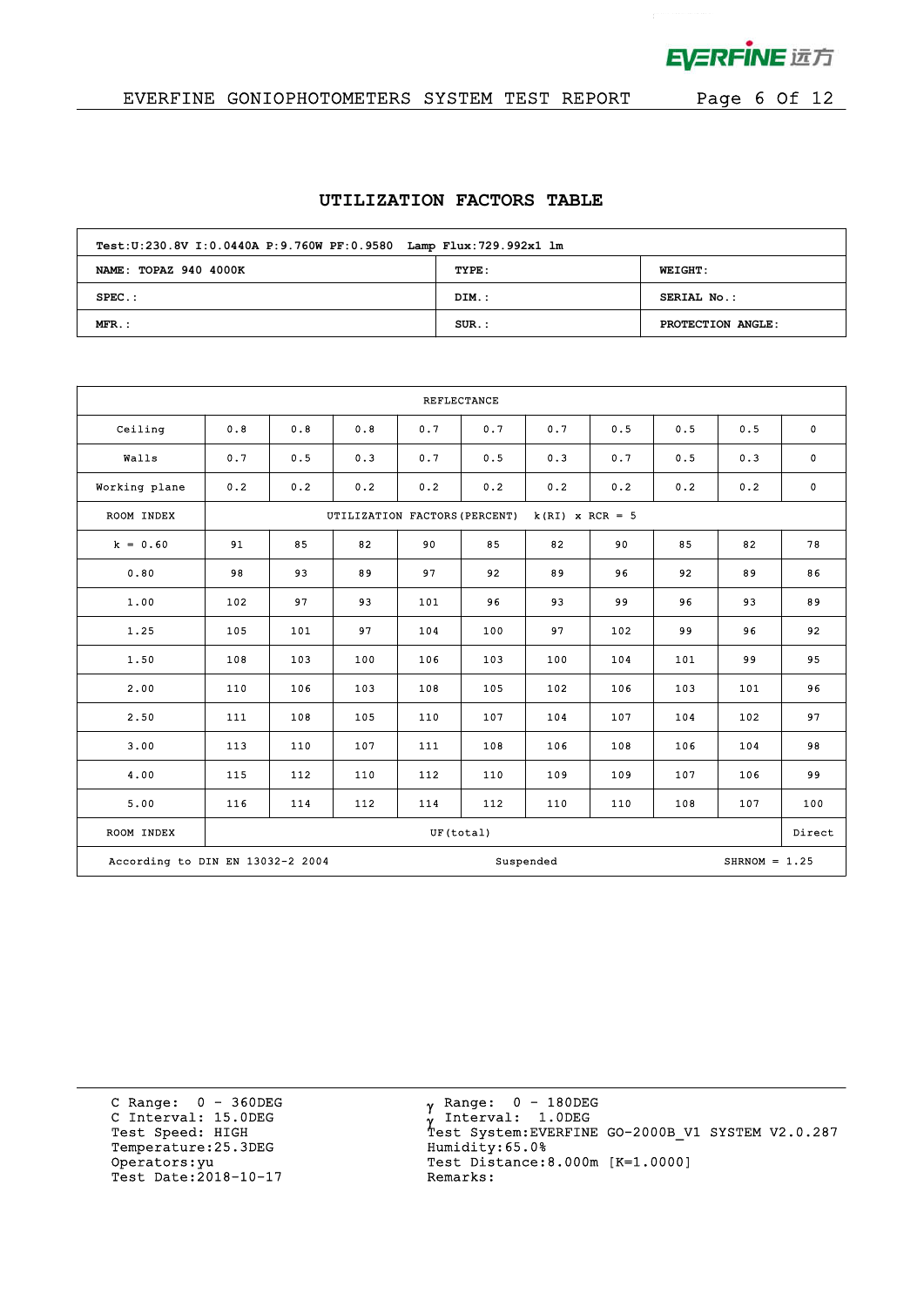

 $\mathcal{L}^{\text{max}}$ 

### EVERFINE GONIOPHOTOMETERS SYSTEM TEST REPORT Page 7 Of 12

#### **ISOCANDELA DIAGRAM**

| Test: U:230.8V I: 0.0440A P: 9.760W PF: 0.9580 Lamp Flux: 729.992x1 lm |       |                   |  |  |  |  |  |  |
|------------------------------------------------------------------------|-------|-------------------|--|--|--|--|--|--|
| NAME: TOPAZ 940 4000K                                                  | TYPE: | <b>WEIGHT:</b>    |  |  |  |  |  |  |
| $SPEC.$ :                                                              | DIM.: | SERIAL No.:       |  |  |  |  |  |  |
| $MFR$ .:                                                               | SUR.: | PROTECTION ANGLE: |  |  |  |  |  |  |



C Range: 0 - 360DEG C Interval: 15.0DEG<br>Test Speed: HIGH Temperature: 25.3DEG Humidity: 65.0% Test Date: $2018-10-17$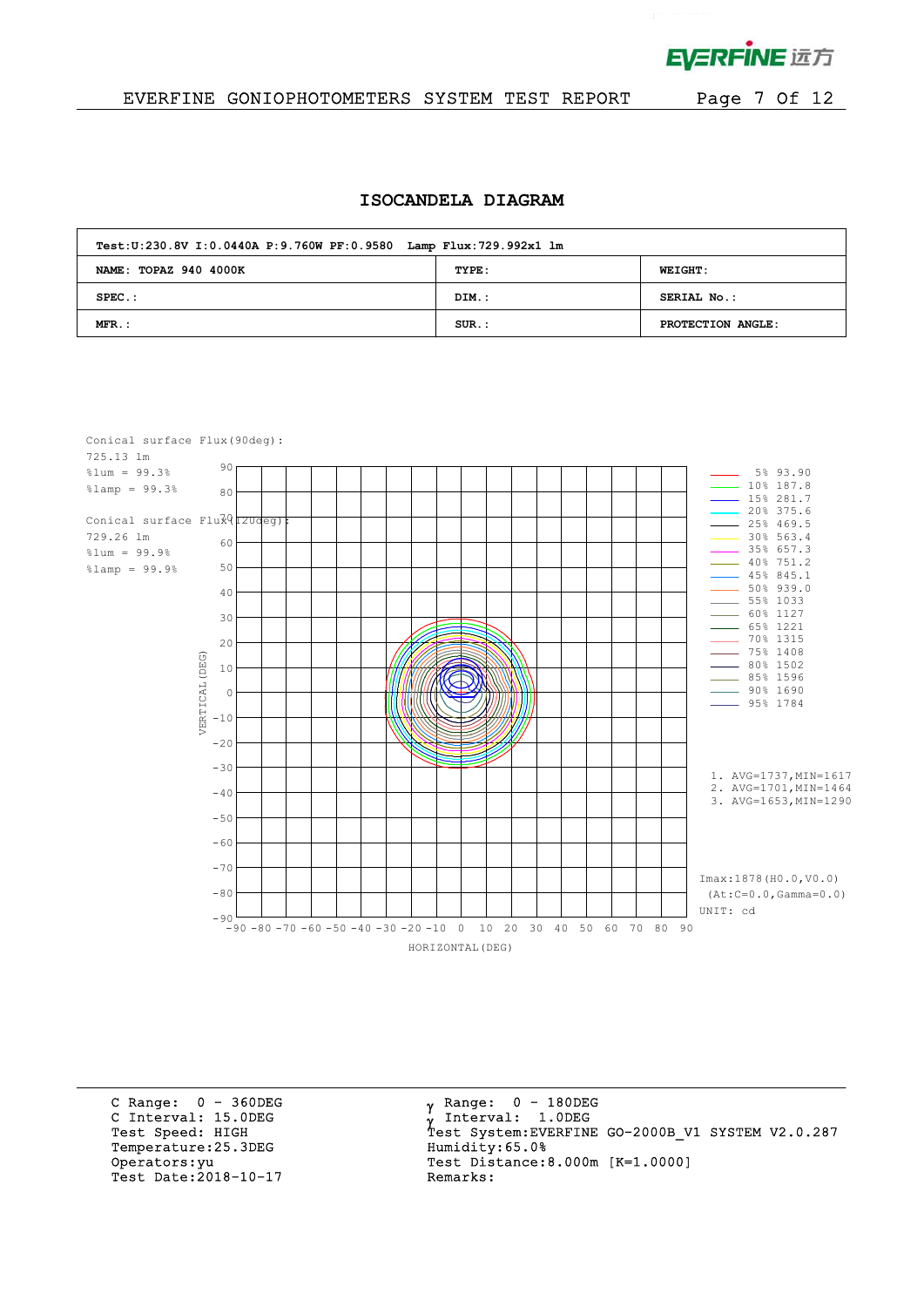

### EVERFINE GONIOPHOTOMETERS SYSTEM TEST REPORT Page 8 Of 12

#### **AAI Figure**

| Test: U:230.8V I: 0.0440A P: 9.760W PF: 0.9580 Lamp Flux: 729.992x1 lm |          |                   |  |  |  |  |  |  |  |
|------------------------------------------------------------------------|----------|-------------------|--|--|--|--|--|--|--|
| NAME: TOPAZ 940 4000K                                                  | TYPE:    | <b>WEIGHT:</b>    |  |  |  |  |  |  |  |
| $SPEC.$ :                                                              | DIM.:    | SERIAL No.:       |  |  |  |  |  |  |  |
| $MFR.$ :                                                               | $SUR.$ : | PROTECTION ANGLE: |  |  |  |  |  |  |  |



Flux out:470.8 lm

**Note:The Curves indicate the illuminated area and the average illumination when the luminaire is at different distance.**

C Range: 0 - 360DEG C Interval: 15.0DEG<br>Test Speed: HIGH Temperature: 25.3DEG Test Date: $2018-10-17$ 

 $\gamma$  Range:  $0 - 180$ DEG Interval: 1.0DEG Y INCEIVAL: 1.0DEG<br>Test System:EVERFINE GO-2000B\_V1 SYSTEM V2.0.287<br>Humidity:65.0% Operators: yu Test Distance: 8.000m [K=1.0000]<br>Test Date: 2018-10-17 Remarks: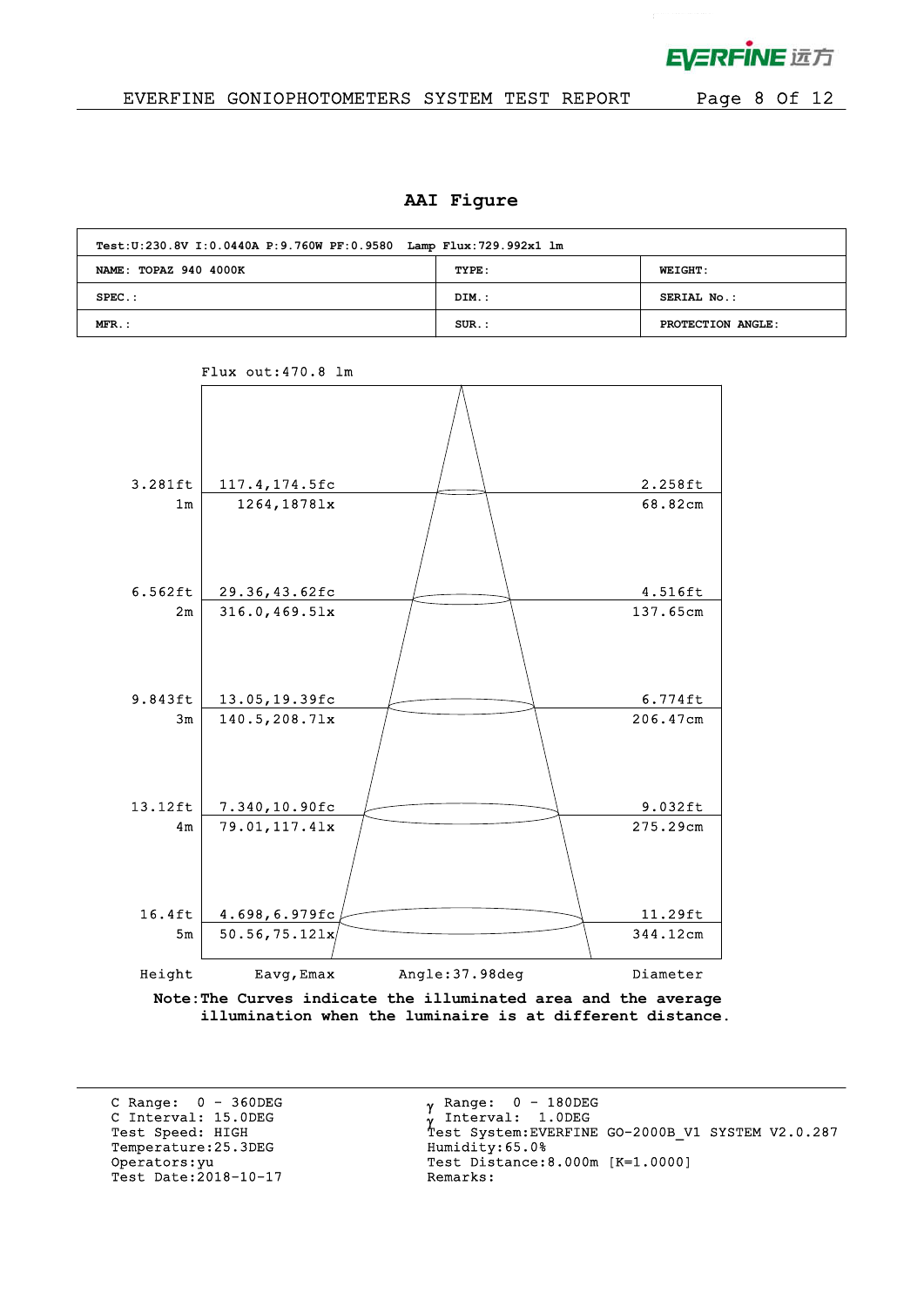

 $\mathcal{L}^{\text{max}}$ 

## EVERFINE GONIOPHOTOMETERS SYSTEM TEST REPORT Page 9 Of 12

#### **ISOLUX DIAGRAM**

| Test: U:230.8V I: 0.0440A P: 9.760W PF: 0.9580 Lamp Flux: 729.992x1 lm |          |                   |  |  |  |  |  |  |  |  |  |
|------------------------------------------------------------------------|----------|-------------------|--|--|--|--|--|--|--|--|--|
| NAME: TOPAZ 940 4000K                                                  | TYPE:    | <b>WEIGHT:</b>    |  |  |  |  |  |  |  |  |  |
| $SPEC.$ :                                                              | DIM.:    | SERIAL No.:       |  |  |  |  |  |  |  |  |  |
| $MFR$ .:                                                               | $SUR$ .: | PROTECTION ANGLE: |  |  |  |  |  |  |  |  |  |



C Range: 0 - 360DEG C Interval: 15.0DEG<br>Test Speed: HIGH Temperature: 25.3DEG Humidity: 65.0% nerators: yu<br>Test Date: 2018-10-17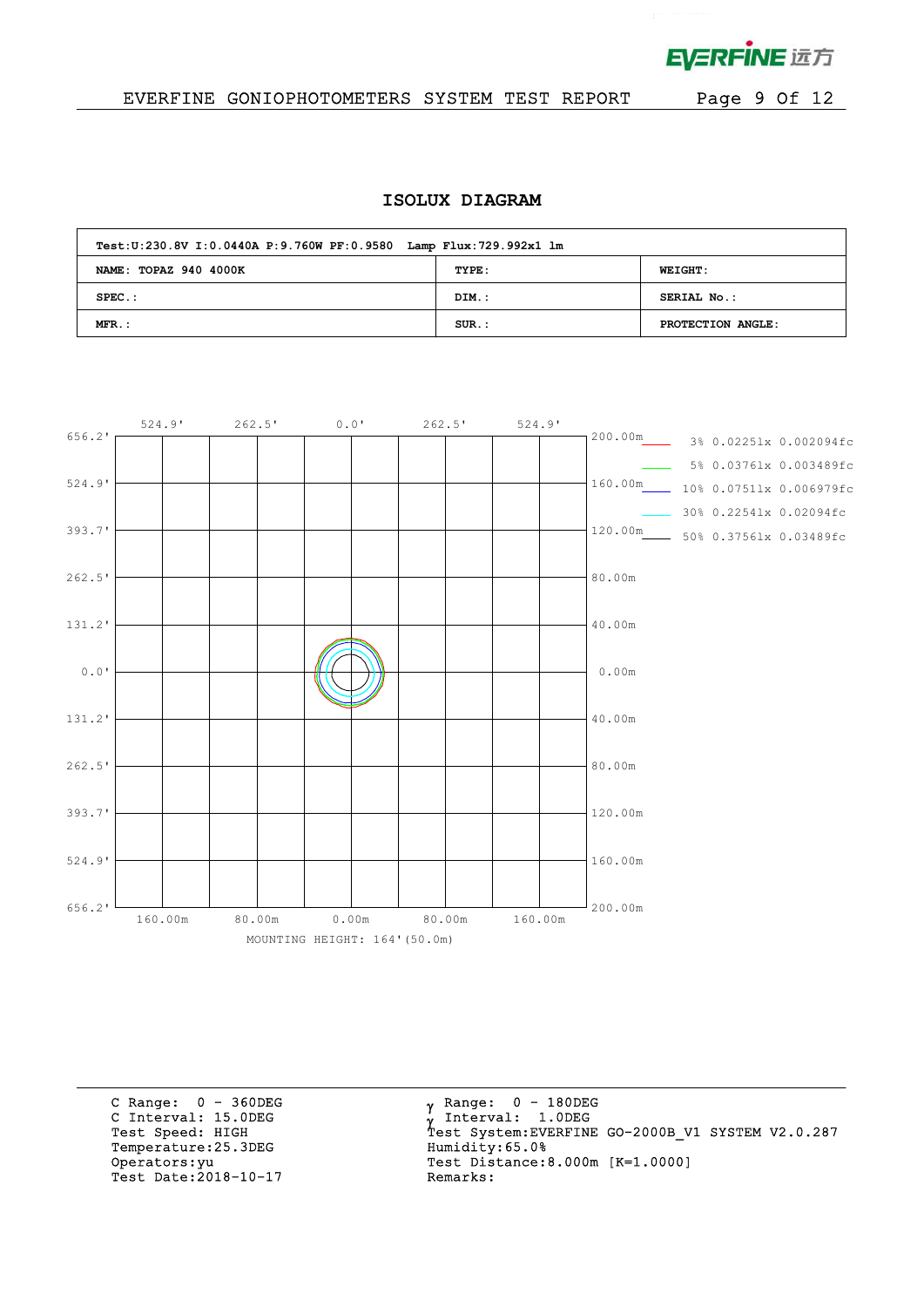

 $\mathbf{r}^{(1)}$  .

**Planar Illuminance Curve**



C Range: 0 - 360DEG C Interval: 15.0DEG<br>Test Speed: HIGH Temperature: 25.3DEG Humidity: 65.0% Operators: yu<br>Test Date: 2018-10-17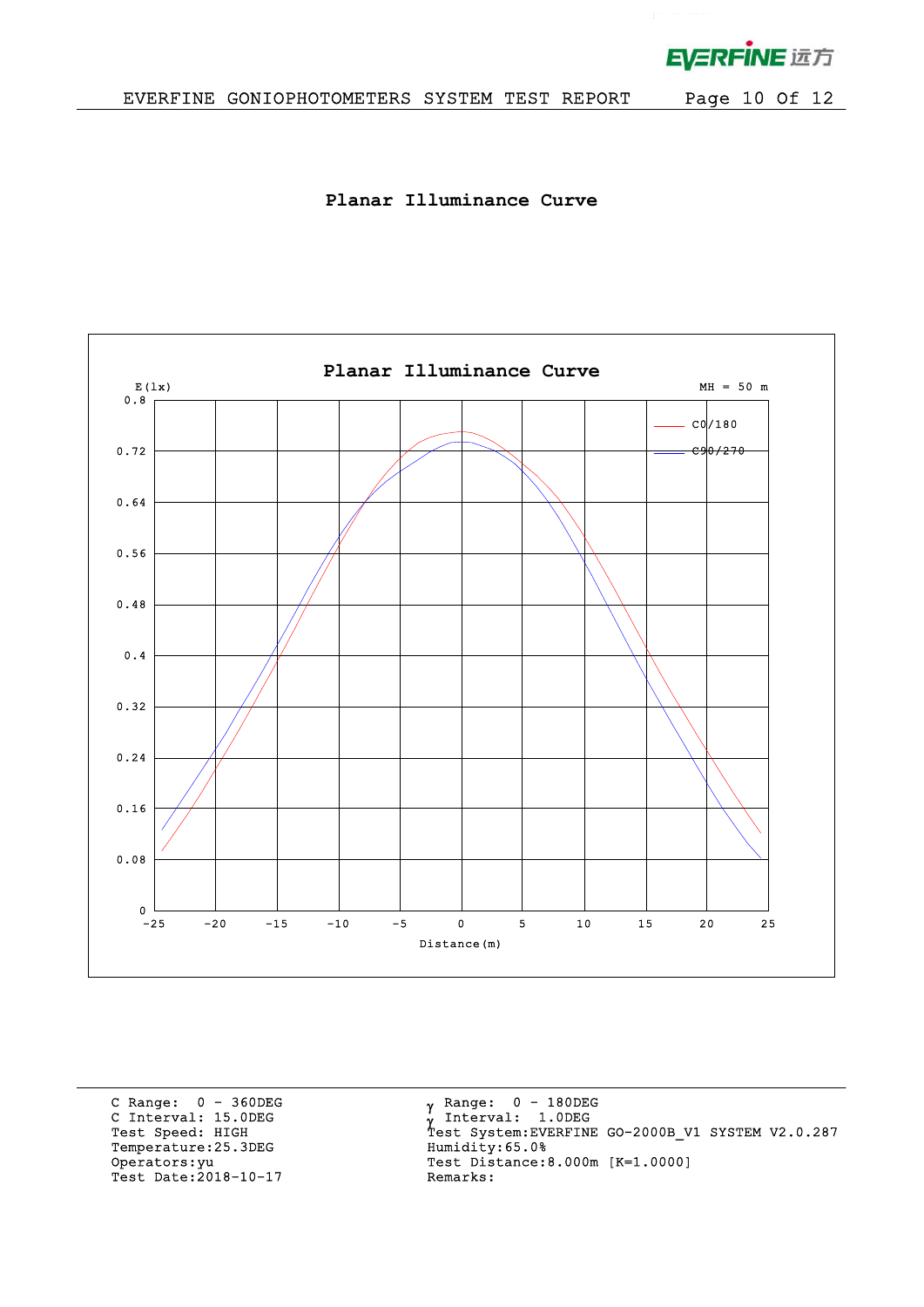

 $\mathbf{p}^{\mathrm{max}}$ 

# EVERFINE GONIOPHOTOMETERS SYSTEM TEST REPORT Page 11 Of 12

### **LUMINOUS DISTRIBUTION INTENSITY DATA**

| Test: U:230.8V I: 0.0440A P: 9.760W PF: 0.9580 Lamp Flux: 729.992x1 lm |          |                   |
|------------------------------------------------------------------------|----------|-------------------|
| NAME: TOPAZ 940 4000K                                                  | TYPE:    | <b>WEIGHT:</b>    |
| $SPEC.$ :                                                              | DIM.:    | SERIAL No.:       |
| $MFR$ .:                                                               | $SUR$ .: | PROTECTION ANGLE: |

| Table--1   |      |      |      |      |                            |      |      |                  |      |      |      |      |      |      |      |      | UNIT: cd |                  |      |
|------------|------|------|------|------|----------------------------|------|------|------------------|------|------|------|------|------|------|------|------|----------|------------------|------|
| C(DEG)     |      |      |      |      |                            |      |      |                  |      |      |      |      |      |      |      |      |          |                  |      |
| (DEG)<br>γ | 0    | 15   | 30   | 45   | 60                         | 75   | 90   | 105              | 120  | 135  | 150  | 165  | 180  | 195  | 210  | 225  | 240      | 255              | 270  |
| 0          | 1878 | 1868 | 1862 | 1856 | 1849                       | 1843 | 1837 | 1834             | 1829 | 1823 | 1818 | 1815 | 1878 | 1868 | 1862 | 1856 | 1849     | 1843             | 1837 |
| 5          | 1821 | 1814 | 1800 | 1795 | 1780                       | 1772 | 1761 | 1760             | 1758 | 1763 | 1761 | 1765 | 1797 | 1785 | 1780 | 1775 | 1774     | 1768             | 1771 |
| 10         | 1596 | 1603 | 1596 | 1608 | 1606                       | 1618 | 1616 | 1624             | 1620 | 1628 | 1624 | 1629 | 1626 | 1604 | 1595 | 1568 | 1561     | 1538             | 1537 |
| 15         | 1243 | 1260 | 1263 | 1282 | 1286                       | 1307 | 1309 | 1332             | 1336 | 1354 | 1351 | 1358 | 1307 | 1278 | 1264 | 1231 | 1219     | 1185             | 1175 |
| 20         | 843  | 864  | 866  | 894  | 902                        | 932  | 936  | 960              | 965  | 991  | 989  | 1000 | 927  | 901  | 886  | 851  | 835      | 794              | 781  |
| 25         | 413  | 433  | 438  | 471  | 485                        | 519  | 529  | 563              | 574  | 600  | 596  | 607  | 510  | 476  | 462  | 424  | 412      | 370              | 355  |
| 30         | 61.6 | 65.9 | 65.1 | 77.0 | 83.4                       | 104  | 111  | 134              | 141  | 163  | 172  | 177  | 104  | 94.5 | 97.6 | 85.0 | 83.6     | 67.7             | 62.2 |
| 35         | 19.5 | 19.5 | 19.0 | 19.6 | 19.8                       | 21.0 | 21.2 | 22.9             | 23.7 | 25.8 | 26.4 | 28.2 | 23.4 | 23.0 | 23.4 | 22.5 | 21.9     | 20.8             | 20.2 |
| 40         | 10.3 | 10.3 | 10.0 | 10.2 | 10.3                       | 10.6 | 10.8 | 11.3             | 11.5 | 12.0 | 12.2 | 12.7 | 11.7 | 11.8 | 12.0 | 11.8 | 11.7     | 11.1             | 10.9 |
| 45         | 6.10 | 6.09 | 6.01 | 6.21 | 6.29                       | 6.50 | 6.59 | 6.86             | 6.97 | 7.23 | 7.27 | 7.45 | 6.96 | 6.90 | 6.96 | 6.79 | 6.77     | 6.41             | 6.36 |
| 50         | 3.59 | 3.26 | 3.33 |      | $3.73$ 3.89                | 4.01 | 4.14 | 4.32             | 4.41 | 4.51 | 4.59 | 4.64 | 4.24 | 3.90 | 3.89 | 4.14 | 4.17     | 4.06             | 3.94 |
| 55         | 1.92 | 1.48 | 1.58 | 2.01 | 2.27                       | 2.31 | 2.42 | 2.57             | 2.67 | 2.70 | 2.79 | 2.81 | 2.38 | 2.01 | 2.02 | 2.39 | 2.54     | 2.49             | 2.42 |
| 60         | 0.82 | 0.41 | 0.54 |      | $0.90 \mid 1.12 \mid 1.15$ |      |      | $1.27 \mid 1.37$ | 1.44 | 1.46 | 1.51 | 1.52 | 1.11 | 0.71 | 0.65 | 1.15 | 1.39     | $1.42 \mid 1.37$ |      |
| 65         | 0.29 | 0.19 | 0.24 | 0.28 | 0.40                       | 0.39 | 0.49 | 0.50             | 0.57 | 0.55 | 0.63 | 0.59 | 0.37 | 0.29 | 0.22 | 0.50 | 0.57     | 0.61             | 0.54 |
| 70         | 0.14 | 0.10 | 0.13 | 0.10 | 0.13                       | 0.11 | 0.14 | 0.10             | 0.12 | 0.10 | 0.12 | 0.10 | 0.09 | 0.12 | 0.05 | 0.12 | 0.09     | 0.12             | 0.09 |
| 75         | 0.12 | 0.10 | 0.11 | 0.10 | 0.12                       | 0.11 | 0.12 | 0.10             | 0.13 | 0.10 | 0.12 | 0.10 | 0.07 | 0.08 | 0.03 | 0.10 | 0.05     | 0.09             | 0.08 |
| 80         | 0.11 | 0.10 | 0.10 | 0.10 | 0.11                       | 0.11 | 0.12 | 0.10             | 0.11 | 0.10 | 0.11 | 0.10 | 0.05 | 0.07 | 0.03 | 0.08 | 0.05     | 0.08             | 0.09 |
| 85         | 0.12 | 0.10 | 0.10 | 0.10 | 0.11                       | 0.11 | 0.12 | 0.12             | 0.11 | 0.10 | 0.10 | 0.10 | 0.04 | 0.05 | 0.03 | 0.05 | 0.05     | 0.07             | 0.07 |
| 90         | 0.10 | 0.11 | 0.10 | 0.10 | 0.10                       | 0.11 | 0.11 | 0.11             | 0.11 | 0.10 | 0.10 | 0.10 | 0.04 | 0.05 | 0.03 | 0.05 | 0.05     | 0.05             | 0.06 |
| 95         | 0.10 | 0.11 | 0.10 |      | 0.10 0.10                  | 0.10 | 0.11 | 0.11             | 0.11 | 0.10 | 0.11 | 0.10 | 0.05 | 0.05 | 0.05 | 0.05 | 0.05     | 0.05             | 0.06 |
| 100        | 0.10 | 0.11 | 0.10 | 0.10 | 0.10                       | 0.10 | 0.11 | 0.11             | 0.12 | 0.10 | 0.11 | 0.10 | 0.07 | 0.05 | 0.05 | 0.06 | 0.08     | 0.04             | 0.06 |
| 105        | 0.00 | 0.00 | 0.00 | 0.00 | 0.00                       | 0.00 | 0.00 | 0.00             | 0.00 | 0.00 | 0.00 | 0.00 | 0.00 | 0.00 | 0.00 | 0.00 | 0.00     | 0.00             | 0.00 |
| 110        | 0.00 | 0.00 | 0.00 | 0.00 | 0.00                       | 0.00 | 0.00 | 0.00             | 0.00 | 0.00 | 0.00 | 0.00 | 0.00 | 0.00 | 0.00 | 0.00 | 0.00     | 0.00             | 0.00 |
| 115        | 0.00 | 0.00 | 0.00 | 0.00 | 0.00                       | 0.00 | 0.00 | 0.00             | 0.00 | 0.00 | 0.00 | 0.00 | 0.00 | 0.00 | 0.00 | 0.00 | 0.00     | 0.00             | 0.00 |
| 120        | 0.00 | 0.00 | 0.00 | 0.00 | 0.00                       | 0.00 | 0.00 | 0.00             | 0.00 | 0.00 | 0.00 | 0.00 | 0.00 | 0.00 | 0.00 | 0.00 | 0.00     | 0.00             | 0.00 |
| 125        | 0.00 | 0.00 | 0.00 | 0.00 | 0.00                       | 0.00 | 0.00 | 0.00             | 0.00 | 0.00 | 0.00 | 0.00 | 0.00 | 0.00 | 0.00 | 0.00 | 0.00     | 0.00             | 0.00 |
| 130        | 0.00 | 0.00 | 0.00 | 0.00 | 0.00                       | 0.00 | 0.00 | 0.00             | 0.00 | 0.00 | 0.00 | 0.00 | 0.00 | 0.00 | 0.00 | 0.00 | 0.00     | 0.00             | 0.00 |
| 135        | 0.00 | 0.00 | 0.00 | 0.00 | 0.00                       | 0.00 | 0.00 | 0.00             | 0.00 | 0.00 | 0.00 | 0.00 | 0.00 | 0.00 | 0.00 | 0.00 | 0.00     | 0.00             | 0.00 |
| 140        | 0.00 | 0.00 | 0.00 | 0.00 | 0.00                       | 0.00 | 0.00 | 0.00             | 0.00 | 0.00 | 0.00 | 0.00 | 0.00 | 0.00 | 0.00 | 0.00 | 0.00     | 0.00             | 0.00 |
| 145        | 0.00 | 0.00 | 0.00 | 0.00 | 0.00                       | 0.00 | 0.00 | 0.00             | 0.00 | 0.00 | 0.00 | 0.00 | 0.00 | 0.00 | 0.00 | 0.00 | 0.00     | 0.00             | 0.00 |
| 150        | 0.00 | 0.00 | 0.00 | 0.00 | 0.00                       | 0.00 | 0.00 | 0.00             | 0.00 | 0.00 | 0.00 | 0.00 | 0.00 | 0.00 | 0.00 | 0.00 | 0.00     | 0.00             | 0.00 |
| 155        | 0.00 | 0.00 | 0.00 | 0.00 | 0.00                       | 0.00 | 0.00 | 0.00             | 0.00 | 0.00 | 0.00 | 0.00 | 0.00 | 0.00 | 0.00 | 0.00 | 0.00     | 0.00             | 0.00 |
| 160        | 0.00 | 0.00 | 0.00 | 0.00 | 0.00                       | 0.00 | 0.00 | 0.00             | 0.00 | 0.00 | 0.00 | 0.00 | 0.00 | 0.00 | 0.00 | 0.00 | 0.00     | 0.00             | 0.00 |
| 165        | 0.00 | 0.00 | 0.00 | 0.00 | 0.00                       | 0.00 | 0.00 | 0.00             | 0.00 | 0.00 | 0.00 | 0.00 | 0.00 | 0.00 | 0.00 | 0.00 | 0.00     | 0.00             | 0.00 |
| 170        | 0.00 | 0.00 | 0.00 | 0.00 | 0.00                       | 0.00 | 0.00 | 0.00             | 0.00 | 0.00 | 0.00 | 0.00 | 0.00 | 0.00 | 0.00 | 0.00 | 0.00     | 0.00             | 0.00 |
| 175        | 0.00 | 0.00 | 0.00 | 0.00 | 0.00                       | 0.00 | 0.00 | 0.00             | 0.00 | 0.00 | 0.00 | 0.00 | 0.00 | 0.00 | 0.00 | 0.00 | 0.00     | 0.00             | 0.00 |
| 180        | 0.00 | 0.00 | 0.00 | 0.00 | 0.00                       | 0.00 | 0.00 | 0.00             | 0.00 | 0.00 | 0.00 | 0.00 | 0.00 | 0.00 | 0.00 | 0.00 | 0.00     | 0.00             | 0.00 |

C Range: 0 - 360DEG C Interval: 15.0DEG<br>Test Speed: HIGH Temperature: 25.3DEG Humidity: 65.0% Operators: yu<br>Test Date: 2018-10-17